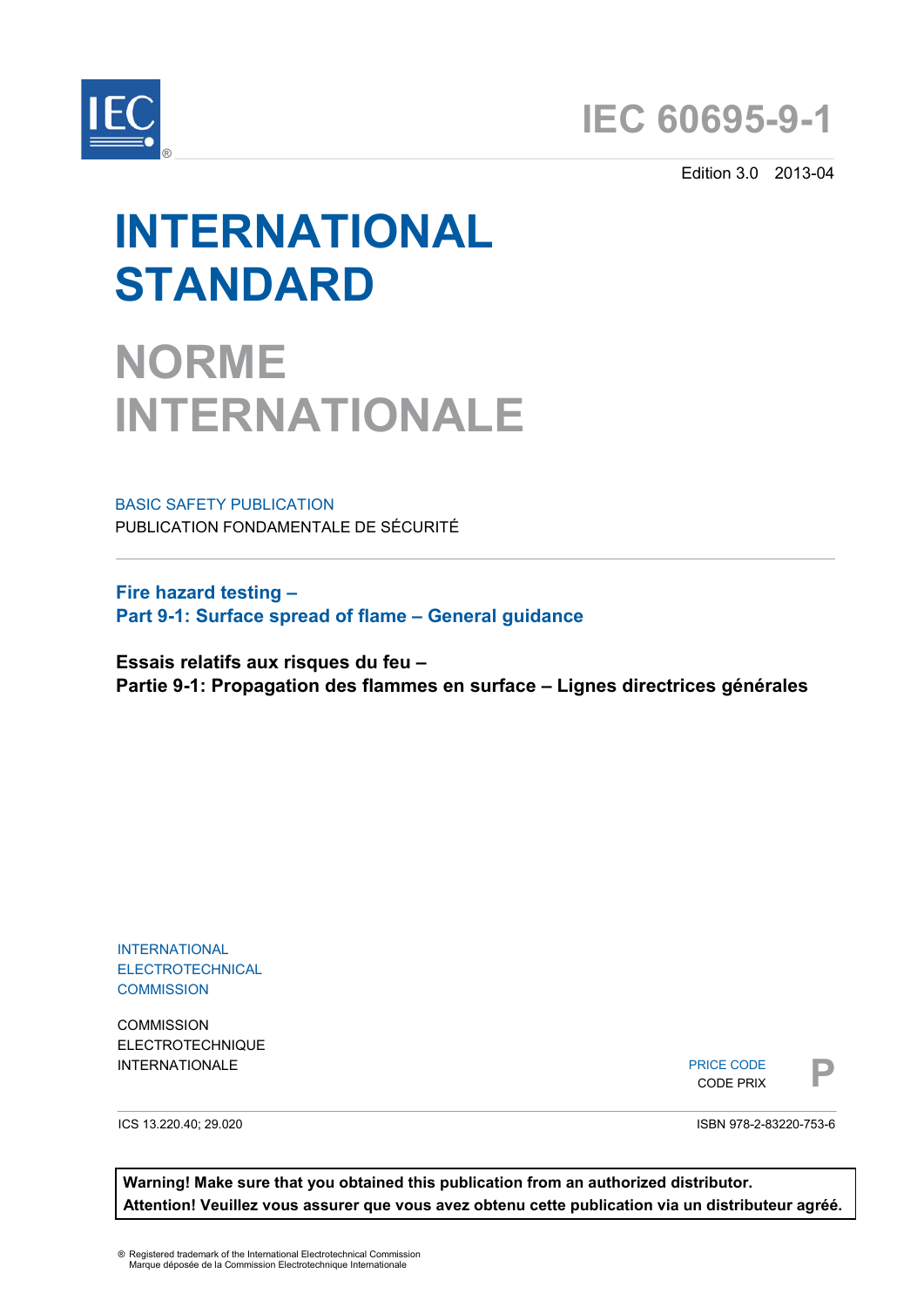| 1 |     |       |  |  |  |  |  |  |
|---|-----|-------|--|--|--|--|--|--|
| 2 |     |       |  |  |  |  |  |  |
| 3 |     |       |  |  |  |  |  |  |
| 4 |     |       |  |  |  |  |  |  |
|   | 4.1 |       |  |  |  |  |  |  |
|   | 4.2 |       |  |  |  |  |  |  |
| 5 |     |       |  |  |  |  |  |  |
|   | 5.1 |       |  |  |  |  |  |  |
|   | 5.2 |       |  |  |  |  |  |  |
|   | 5.3 |       |  |  |  |  |  |  |
|   | 5.4 |       |  |  |  |  |  |  |
|   | 5.5 |       |  |  |  |  |  |  |
|   |     | 551   |  |  |  |  |  |  |
|   |     | 5.5.2 |  |  |  |  |  |  |
| 6 |     |       |  |  |  |  |  |  |
|   |     |       |  |  |  |  |  |  |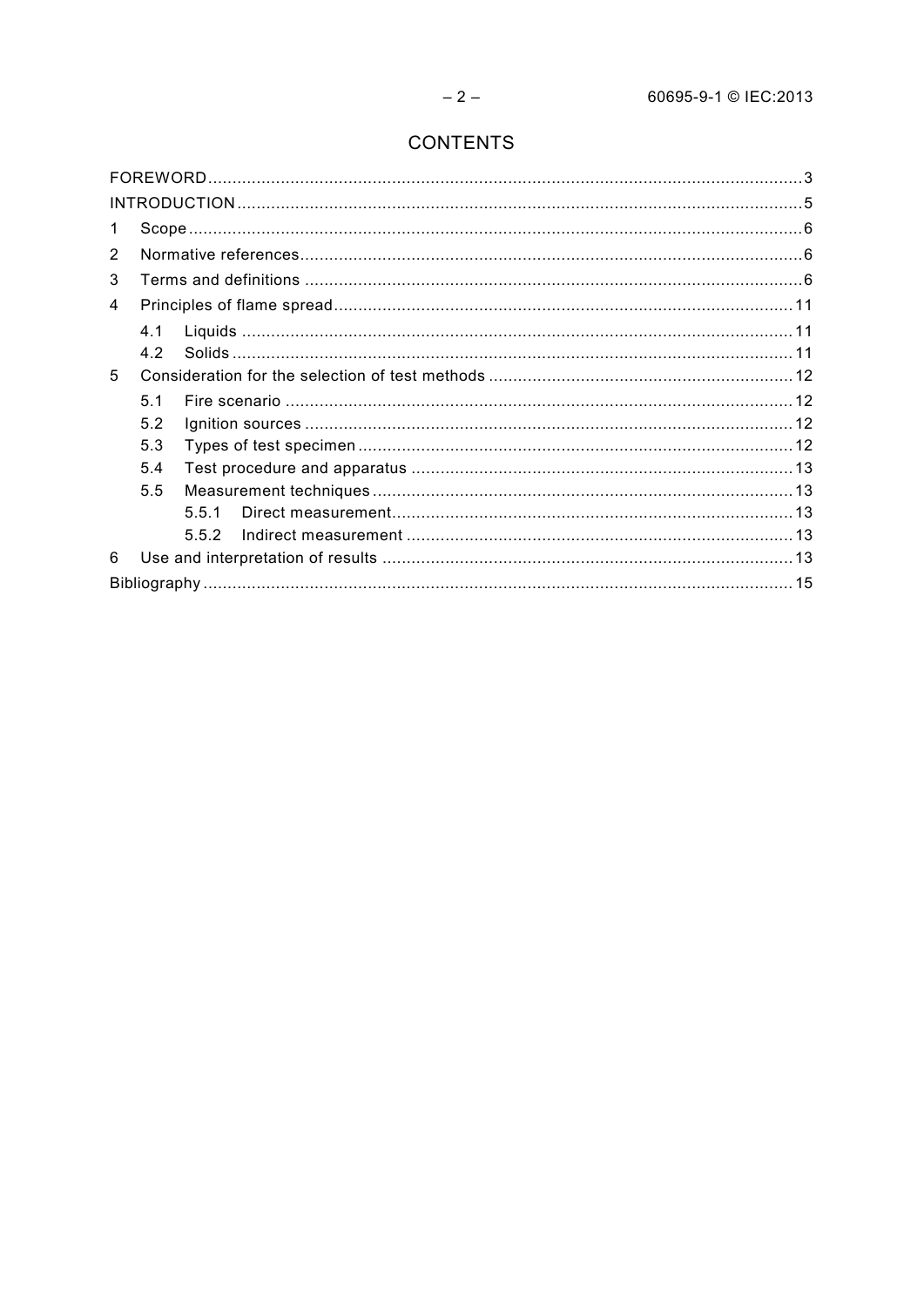# INTERNATIONAL ELECTROTECHNICAL COMMISSION  $\overline{\phantom{a}}$

## **FIRE HAZARD TESTING –**

## **Part 9-1: Surface spread of flame – General guidance**

## FOREWORD

- 1) The International Electrotechnical Commission (IEC) is a worldwide organization for standardization comprising all national electrotechnical committees (IEC National Committees). The object of IEC is to promote international co-operation on all questions concerning standardization in the electrical and electronic fields. To this end and in addition to other activities, IEC publishes International Standards, Technical Specifications, Technical Reports, Publicly Available Specifications (PAS) and Guides (hereafter referred to as "IEC Publication(s)"). Their preparation is entrusted to technical committees; any IEC National Committee interested in the subject dealt with may participate in this preparatory work. International, governmental and nongovernmental organizations liaising with the IEC also participate in this preparation. IEC collaborates closely with the International Organization for Standardization (ISO) in accordance with conditions determined by agreement between the two organizations.
- 2) The formal decisions or agreements of IEC on technical matters express, as nearly as possible, an international consensus of opinion on the relevant subjects since each technical committee has representation from all interested IEC National Committees.
- 3) IEC Publications have the form of recommendations for international use and are accepted by IEC National Committees in that sense. While all reasonable efforts are made to ensure that the technical content of IEC Publications is accurate, IEC cannot be held responsible for the way in which they are used or for any misinterpretation by any end user.
- 4) In order to promote international uniformity, IEC National Committees undertake to apply IEC Publications transparently to the maximum extent possible in their national and regional publications. Any divergence between any IEC Publication and the corresponding national or regional publication shall be clearly indicated in the latter.
- 5) IEC itself does not provide any attestation of conformity. Independent certification bodies provide conformity assessment services and, in some areas, access to IEC marks of conformity. IEC is not responsible for any services carried out by independent certification bodies.
- 6) All users should ensure that they have the latest edition of this publication.
- 7) No liability shall attach to IEC or its directors, employees, servants or agents including individual experts and members of its technical committees and IEC National Committees for any personal injury, property damage or other damage of any nature whatsoever, whether direct or indirect, or for costs (including legal fees) and expenses arising out of the publication, use of, or reliance upon, this IEC Publication or any other IEC Publications.
- 8) Attention is drawn to the Normative references cited in this publication. Use of the referenced publications is indispensable for the correct application of this publication.
- 9) Attention is drawn to the possibility that some of the elements of this IEC Publication may be the subject of patent rights. IEC shall not be held responsible for identifying any or all such patent rights.

International Standard IEC 60695-9-1 has been prepared by IEC technical committee 89: Fire hazard testing.

The text of this standard is based on the following documents:

| <b>FDIS</b>  | Report on voting |
|--------------|------------------|
| 89/1159/FDIS | 89/1164/RVD      |

Full information on the voting for the approval of this standard can be found in the report on voting indicated in the above table.

This publication has been drafted in accordance with the ISO/IEC Directives, Part 2.

This third edition cancels and replaces the second edition of IEC 60695-9-1 published in 2005, and constitutes a technical revision.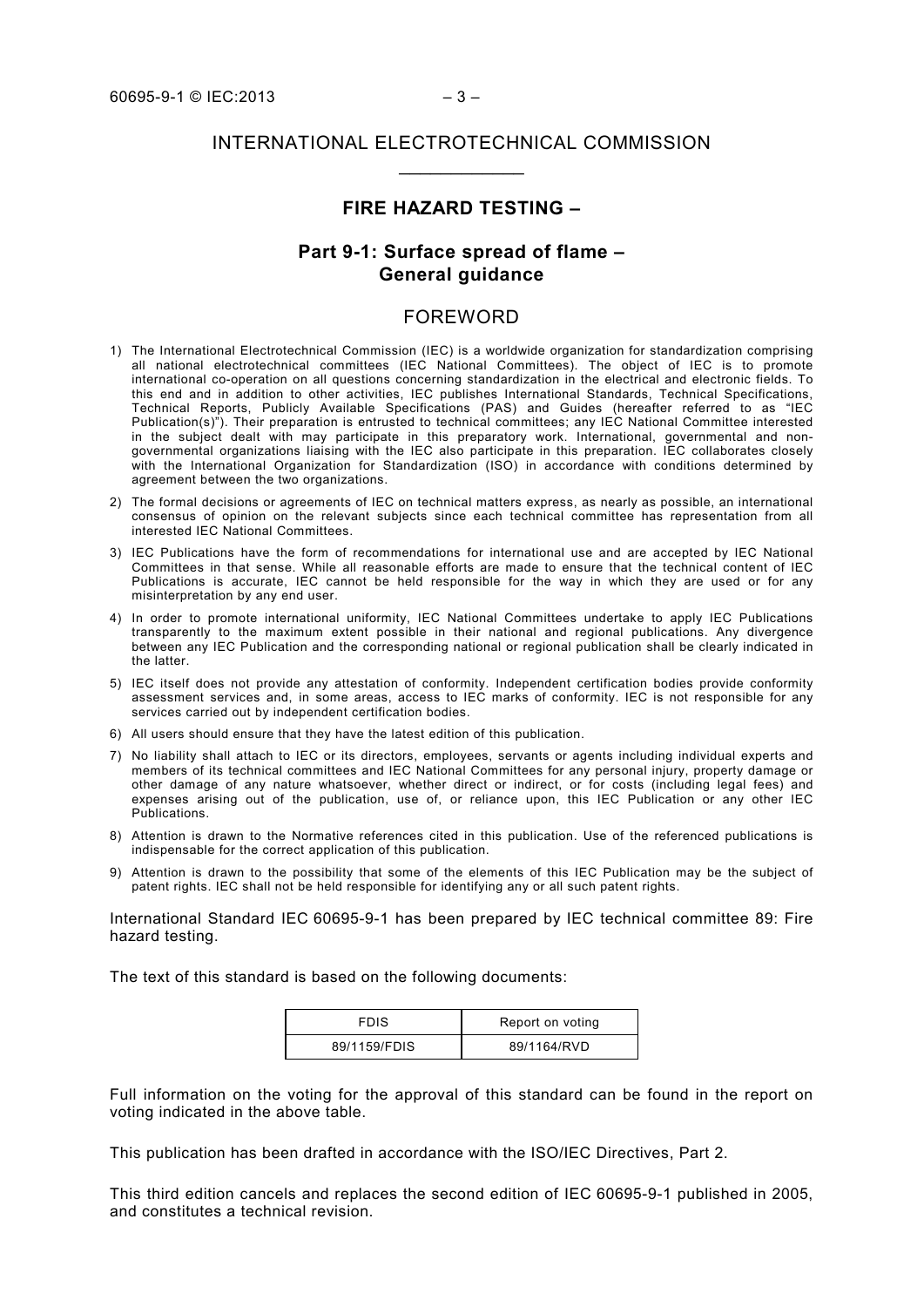This edition includes the following significant technical changes with respect to the previous edition:

- a) an expanded scope;
- b) updated references;
- c) updated terms and definitions.

It has the status of a basic safety publication in accordance with IEC Guide 104 and ISO/IEC Guide 51.

This international standard is to be used in conjunction with IEC 60695-9-2.

A list of all the parts in the 60695 series, under the general title *Fire hazard testing*, can be found on the IEC web site.

IEC 60695-9 consists of the following parts:

- Part 9-1:Surface spread of flame General guidance
- Part 9-2: Surface spread of flame Summary of test methods

The committee has decided that the contents of this publication will remain unchanged until the stability date indicated on the IEC web site under "http://webstore.iec.ch" in the data related to the specific publication. At this date, the publication will be

- reconfirmed,
- withdrawn,
- replaced by a revised edition, or
- amended.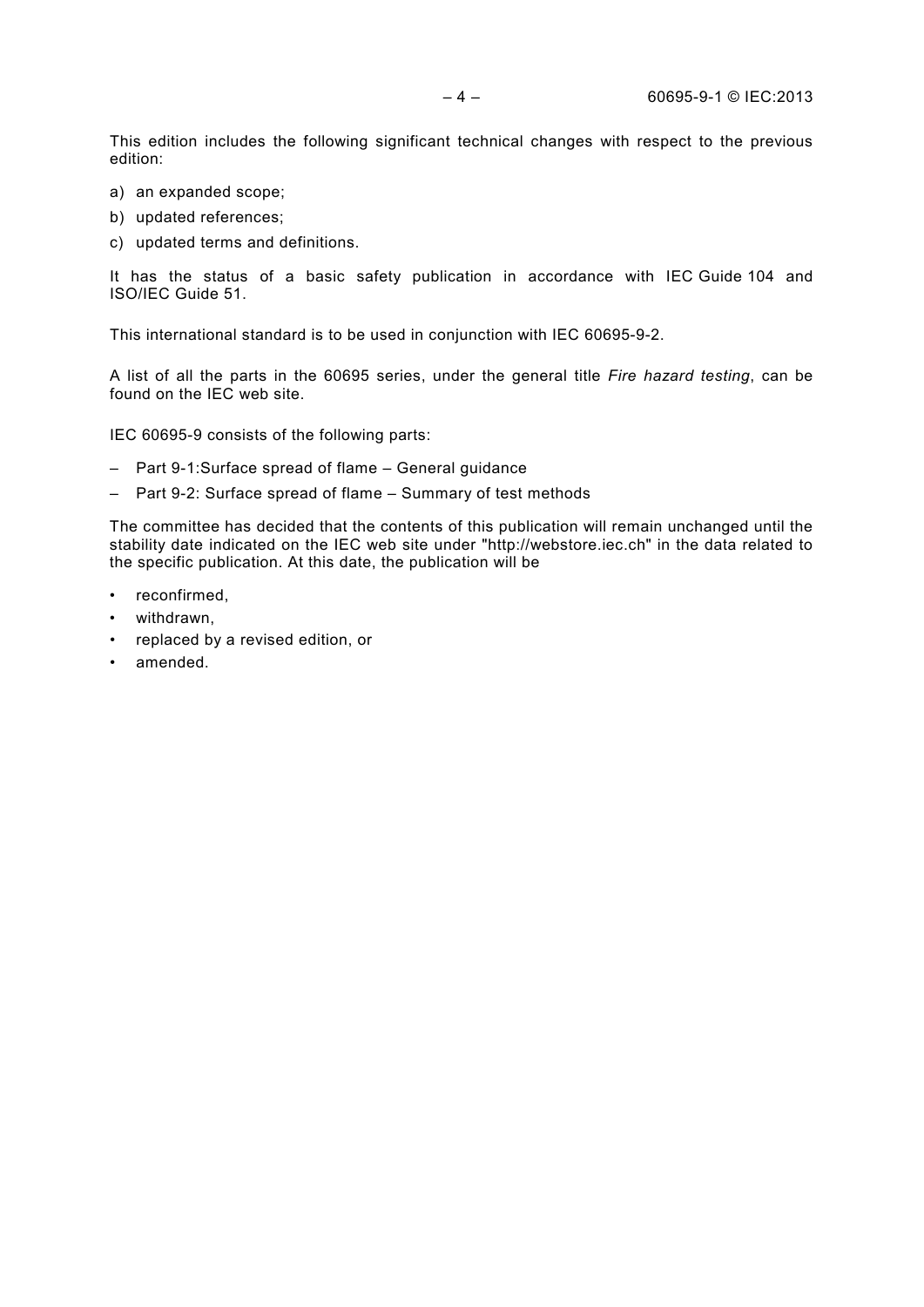## INTRODUCTION

Fires are responsible for creating hazards to life and property as a result of the generation of heat (thermal hazard), and also toxic effluent, corrosive effluent and smoke (non-thermal hazard). Fire hazard increases with the burning area leading in some cases to flashover and a fully developed fire. This is a typical fire scenario in buildings.

The surface spread of flame beyond the area of ignition occurs as a result of the creation of a pyrolysis front on the surface of the material, ahead of the flame front, arising from the heating by the flame and external heat sources. The pyrolysis front is the boundary between pyrolysed material and unpyrolysed material on the surface of the material. Combustible vapours are generated within the region of pyrolysed material, which mix with air and ignite, creating the flame front.

The surface spread of flame rate is the distance travelled by the flame front divided by the time required to travel that distance. The surface spread of flame rate depends on the heat supplied externally and/or by the flame of the burning material ahead of the burning zone and on the ease of ignition. The ease of ignition is a function of the minimum ignition temperature, thickness, density, specific heat, and thermal conductivity of the material. The heat supplied by the flame depends on the heat release rate, specimen orientation, air flow rate and air flow direction relative to the surface spread of flame direction. In general, materials show one of the following types of surface spread of flame behaviour:

- a) non-propagation: there is no flame propagation beyond the area of ignition;
- b) decelerating propagation: flame propagation stops before reaching the end of the surface of the material; and
- c) propagation: flame propagates beyond the area of ignition and eventually affects the entire surface of the material.

Properties of the materials that are used to describe the surface spread of flame behaviour are associated with surface preheating and pyrolysis, generation of vapours, mixing of the vapours with air, ignition, combustion of the mixture and generation of heat and combustion products. Flame retardants and surface treatments are used to modify the surface spread of flame behaviour. Factors that need to be considered for the assessment of the surface spread of flame behaviour of materials are:

- 1) the fire scenario (including such parameters as surface orientation, ventilation and the nature of the ignition source);
- 2) measurement techniques (see 5.5); and
- 3) the use and interpretation of results obtained (see 6).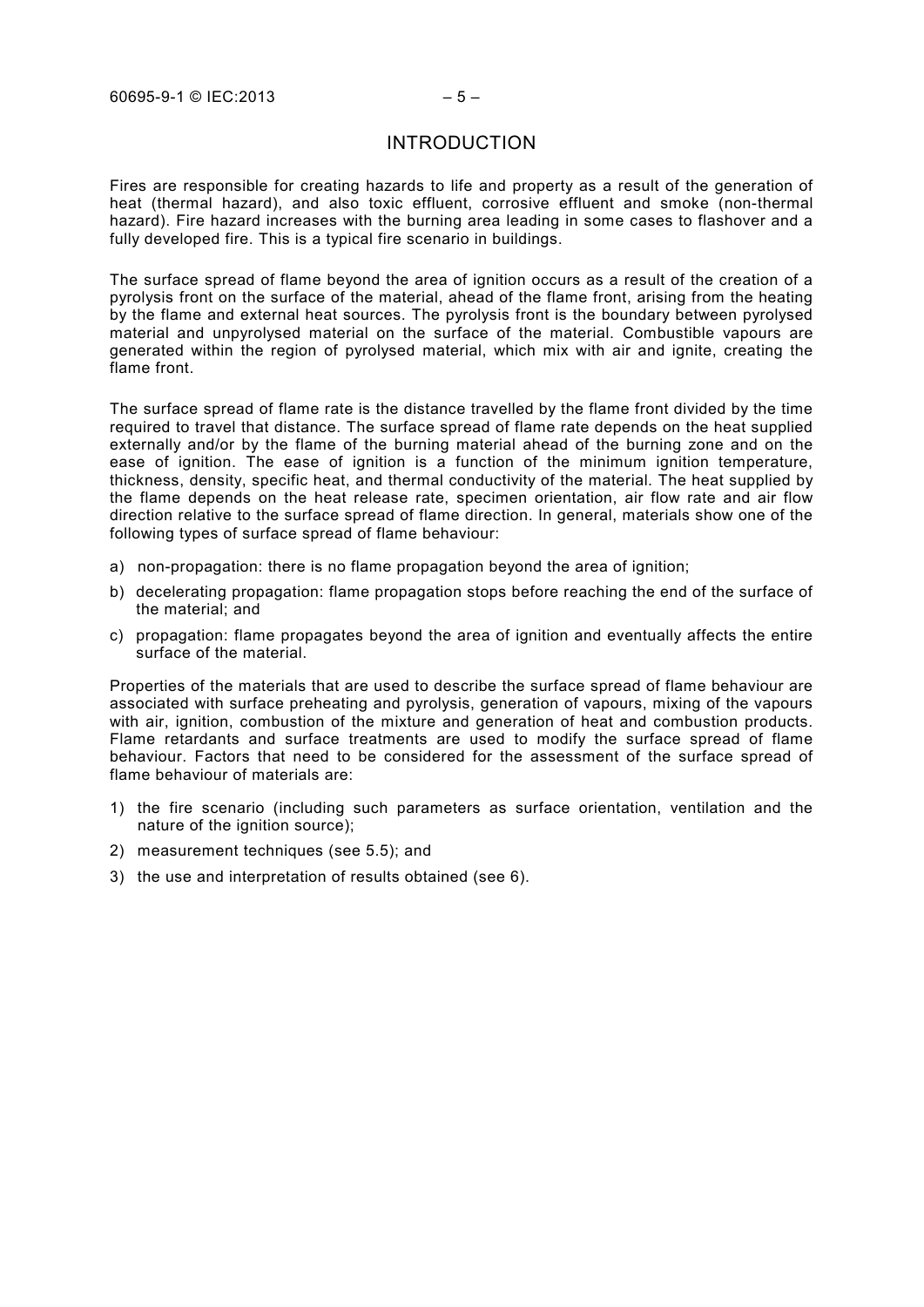## **FIRE HAZARD TESTING –**

## **Part 9-1: Surface spread of flame – General guidance**

### **1 Scope**

This part of IEC 60695provides guidance for the assessment of surface spread of flame for electrotechnical products and the materials from which they are formed. It provides:

- an explanation of the principles of flame spread for both liquids and solids,
- quidance for the selection of test methods,
- guidance on the use and interpretation of test results, and
- informative references

This basic safety publication is intended for use by technical committees in the preparation of standards in accordance with the principles laid down in IEC Guide 104 and ISO/IEC Guide 51.

One of the responsibilities of a technical committee is, wherever applicable, to make use of basic safety publications in the preparation of its publications. The requirements, test methods or test conditions of this basic safety publication will not apply unless specifically referred to or included in the relevant publications.

#### **2 Normative references**

The following documents, in whole or in part, are normatively referenced in this document and are indispensable for its application. For dated references, only the edition cited applies. For undated references, the latest edition of the referenced document (including any amendments) applies.

IEC 60695-4, *Fire hazard testing – Part 4: Terminology concerning fire tests for electrotechnical products*

IEC Guide 104, *The preparation of safety publications and the use of basic safety publications and group safety publications*

ISO/IEC Guide 51, *Safety aspects – Guidelines for their inclusion in standards*

ISO 13943:2008, *Fire safety – Vocabulary*

ISO 2592, *Determination of flash and fire points – Cleveland open cup method*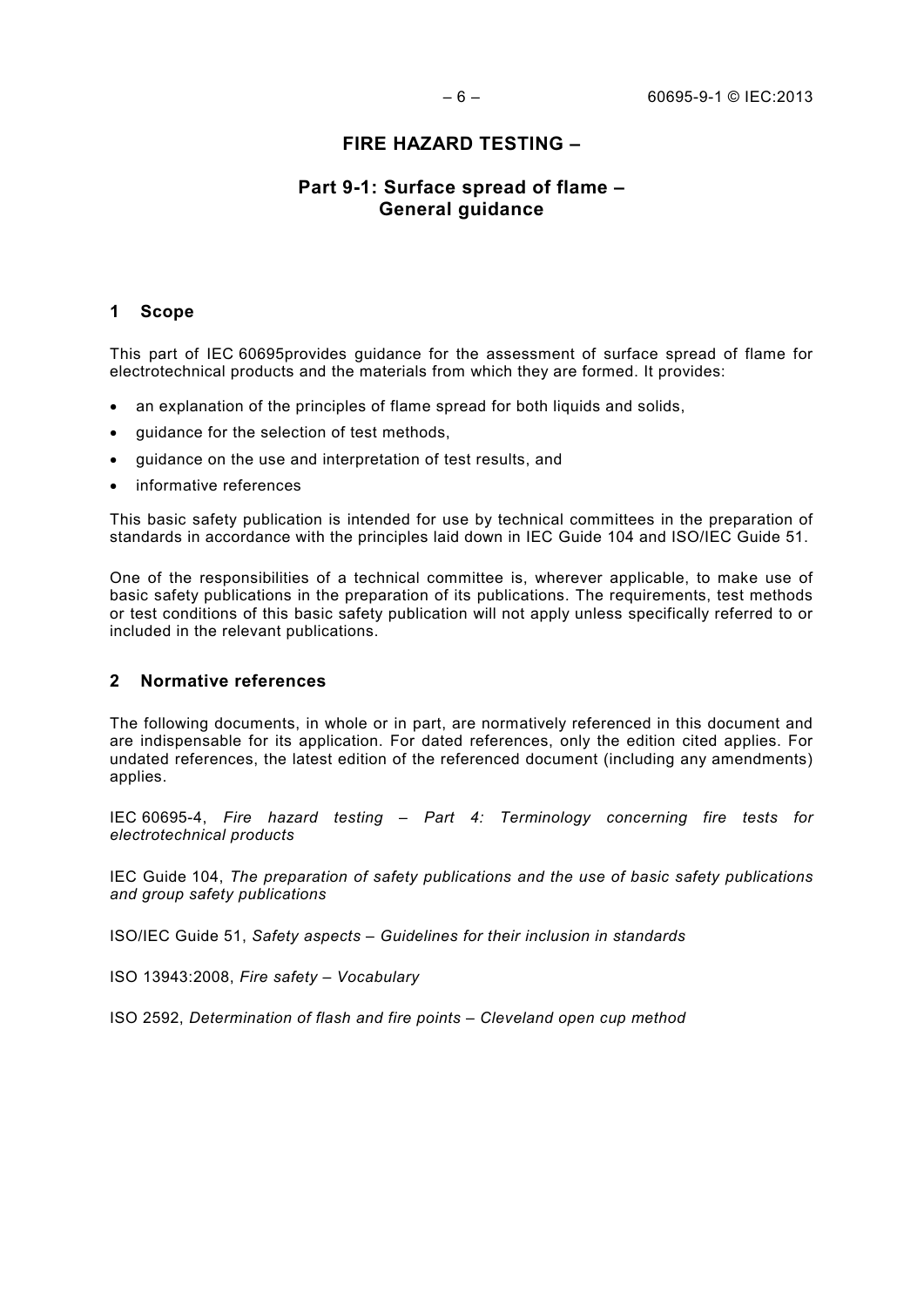# SOMMAIRE

| 1 |     |       |  |  |  |  |  |
|---|-----|-------|--|--|--|--|--|
| 2 |     |       |  |  |  |  |  |
| 3 |     |       |  |  |  |  |  |
| 4 |     |       |  |  |  |  |  |
|   | 4.1 |       |  |  |  |  |  |
|   | 4.2 |       |  |  |  |  |  |
| 5 |     |       |  |  |  |  |  |
|   | 5.1 |       |  |  |  |  |  |
|   | 5.2 |       |  |  |  |  |  |
|   | 5.3 |       |  |  |  |  |  |
|   | 5.4 |       |  |  |  |  |  |
|   | 5.5 |       |  |  |  |  |  |
|   |     | 5.5.1 |  |  |  |  |  |
|   |     | 5.5.2 |  |  |  |  |  |
| 6 |     |       |  |  |  |  |  |
|   |     |       |  |  |  |  |  |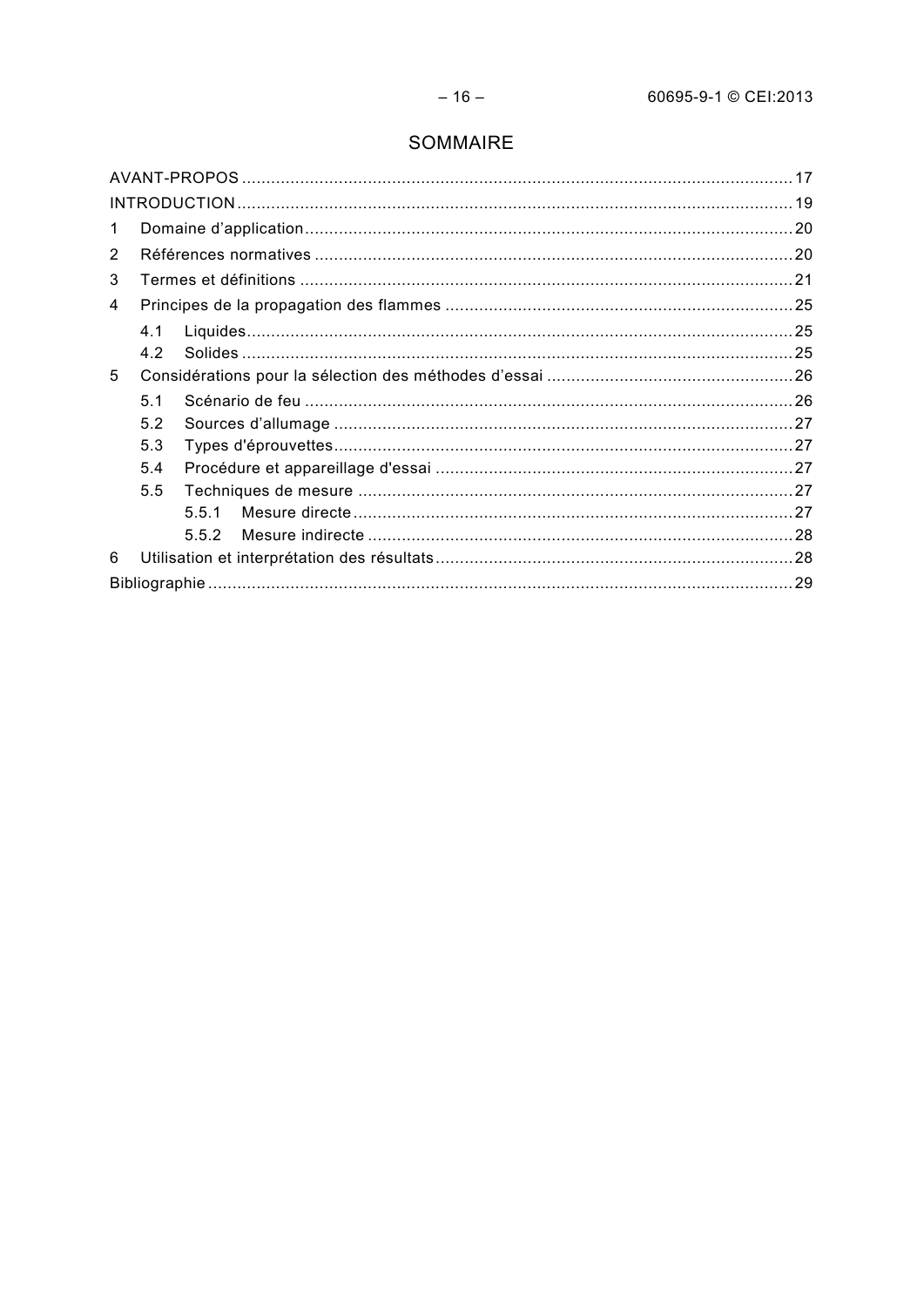# COMMISSION ÉLECTROTECHNIQUE INTERNATIONALE  $\overline{\phantom{a}}$

## **ESSAIS RELATIFS AUX RISQUES DU FEU –**

## **Partie 9-1: Propagation des flammes en surface – Lignes directrices générales**

## AVANT-PROPOS

- 1) La Commission Electrotechnique Internationale (CEI) est une organisation mondiale de normalisation composée de l'ensemble des comités électrotechniques nationaux (Comités nationaux de la CEI). La CEI a pour objet de favoriser la coopération internationale pour toutes les questions de normalisation dans les domaines de l'électricité et de l'électronique. A cet effet, la CEI – entre autres activités – publie des Normes internationales, des Spécifications techniques, des Rapports techniques, des Spécifications accessibles au public (PAS) et des Guides (ci-après dénommés "Publication(s) de la CEI"). Leur élaboration est confiée à des comités d'études, aux travaux desquels tout Comité national intéressé par le sujet traité peut participer. Les organisations internationales, gouvernementales et non gouvernementales, en liaison avec la CEI, participent également aux travaux. La CEI collabore étroitement avec l'Organisation Internationale de Normalisation (ISO), selon des conditions fixées par accord entre les deux organisations.
- 2) Les décisions ou accords officiels de la CEI concernant les questions techniques représentent, dans la mesure du possible, un accord international sur les sujets étudiés, étant donné que les Comités nationaux de la CEI intéressés sont représentés dans chaque comité d'études.
- 3) Les Publications de la CEI se présentent sous la forme de recommandations internationales et sont agréées comme telles par les Comités nationaux de la CEI. Tous les efforts raisonnables sont entrepris afin que la CEI s'assure de l'exactitude du contenu technique de ses publications; la CEI ne peut pas être tenue responsable de l'éventuelle mauvaise utilisation ou interprétation qui en est faite par un quelconque utilisateur final.
- 4) Dans le but d'encourager l'uniformité internationale, les Comités nationaux de la CEI s'engagent, dans toute la mesure possible, à appliquer de façon transparente les Publications de la CEI dans leurs publications nationales et régionales. Toutes divergences entre toutes Publications de la CEI et toutes publications nationales ou régionales correspondantes doivent être indiquées en termes clairs dans ces dernières.
- 5) La CEI elle-même ne fournit aucune attestation de conformité. Des organismes de certification indépendants fournissent des services d'évaluation de conformité et, dans certains secteurs, accèdent aux marques de conformité de la CEI. La CEI n'est responsable d'aucun des services effectués par les organismes de certification indépendants.
- 6) Tous les utilisateurs doivent s'assurer qu'ils sont en possession de la dernière édition de cette publication.
- 7) Aucune responsabilité ne doit être imputée à la CEI, à ses administrateurs, employés, auxiliaires ou mandataires, y compris ses experts particuliers et les membres de ses comités d'études et des Comités nationaux de la CEI, pour tout préjudice causé en cas de dommages corporels et matériels, ou de tout autre dommage de quelque nature que ce soit, directe ou indirecte, ou pour supporter les coûts (y compris les frais de justice) et les dépenses découlant de la publication ou de l'utilisation de cette Publication de la CEI ou de toute autre Publication de la CEI, ou au crédit qui lui est accordé.
- 8) L'attention est attirée sur les références normatives citées dans cette publication. L'utilisation de publications référencées est obligatoire pour une application correcte de la présente publication.
- 9) L'attention est attirée sur le fait que certains des éléments de la présente Publication de la CEI peuvent faire l'objet de droits de brevet. La CEI ne saurait être tenue pour responsable de ne pas avoir identifié de tels droits de brevets et de ne pas avoir signalé leur existence.

La Norme internationale CEI 60695-9-1 a été établie par le comité d'études 89 de la CEI: Essais relatifs aux risques du feu.

Le texte de cette norme est issu des documents suivants:

| FDIS         | Rapport de vote |
|--------------|-----------------|
| 89/1159/FDIS | 89/1164/RVD     |

Le rapport de vote indiqué dans le tableau ci-dessus donne toute information sur le vote ayant abouti à l'approbation de cette norme.

Cette publication a été rédigée selon les Directives ISO/CEI, Partie 2.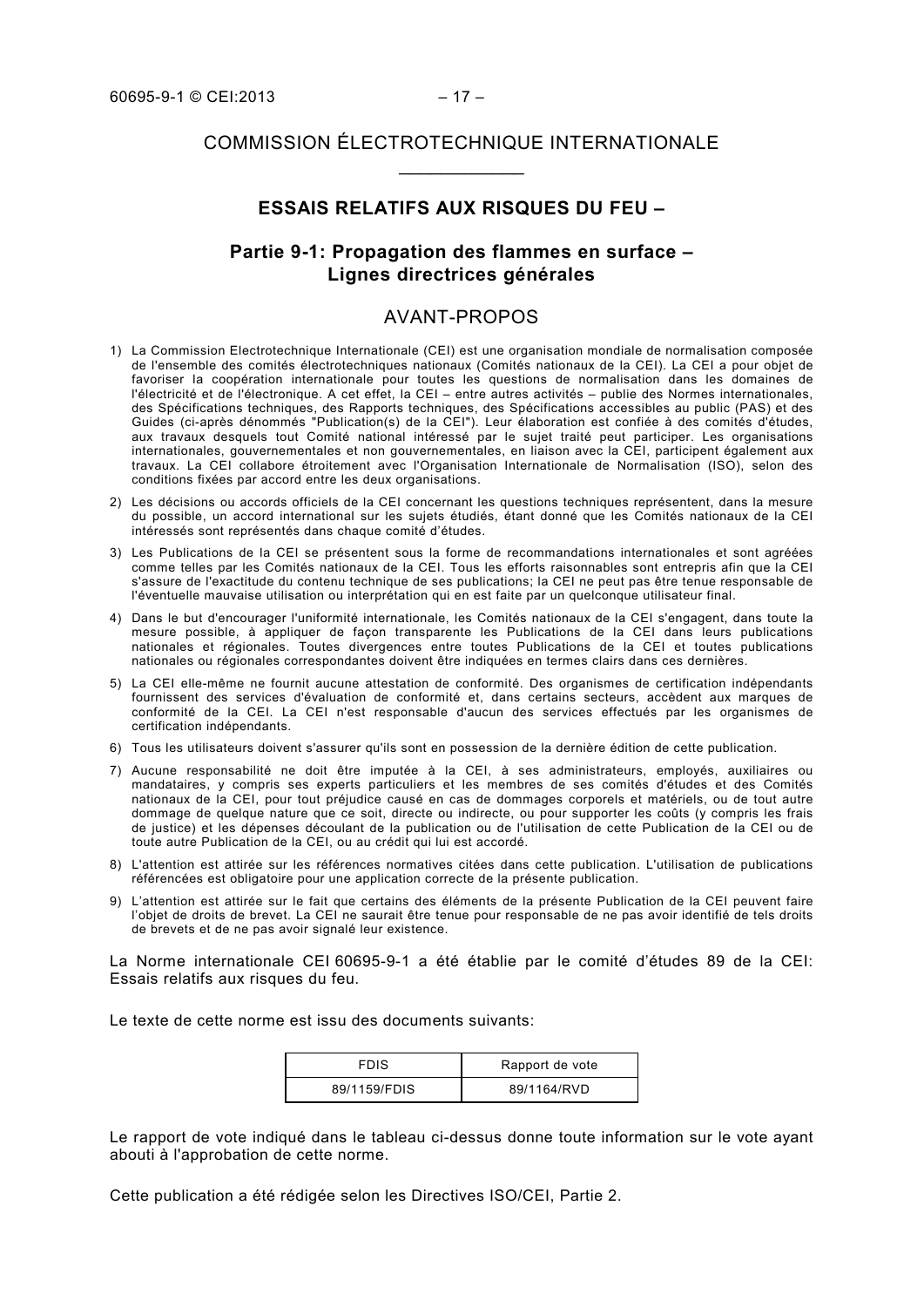Cette troisième édition de la CEI 60695-9-1 annule et remplace la deuxième édition publiée en 2005 dont elle constitue une révision technique.

Les principales modifications par rapport à l'édition antérieure sont indiquées ci-dessous:

- un domaine d'application étoffé;
- mise à jour des références;
- mise à jour des termes et définitions

Elle a le statut d'une publication fondamentale de sécurité, conformément au Guide CEI 104 et au Guide ISO/CEI 51.

La présente norme internationale doit être utilisée conjointement avec la CEI 60695-9-2.

Une liste de toutes les parties de la série CEI 60695, regroupées sous le titre général *Essais relatifs aux risques du feu*, peut être consultée sur le site web de la CEI.

La CEI 60695-9 est composée des parties suivantes:

- Partie 9-1: Propagation des flammes en surface Lignes directrices générales
- Partie 9-2: Propagation des flammes en surface Résumé des méthodes d'essai

Le comité a décidé que le contenu de cette publication ne sera pas modifié avant la date de stabilité indiquée sur le site web de la CEI sous "http://webstore.iec.ch" dans les données relatives à la publication recherchée. A cette date, la publication sera

- reconduite,
- supprimée,
- remplacée par une édition révisée, ou
- amendée.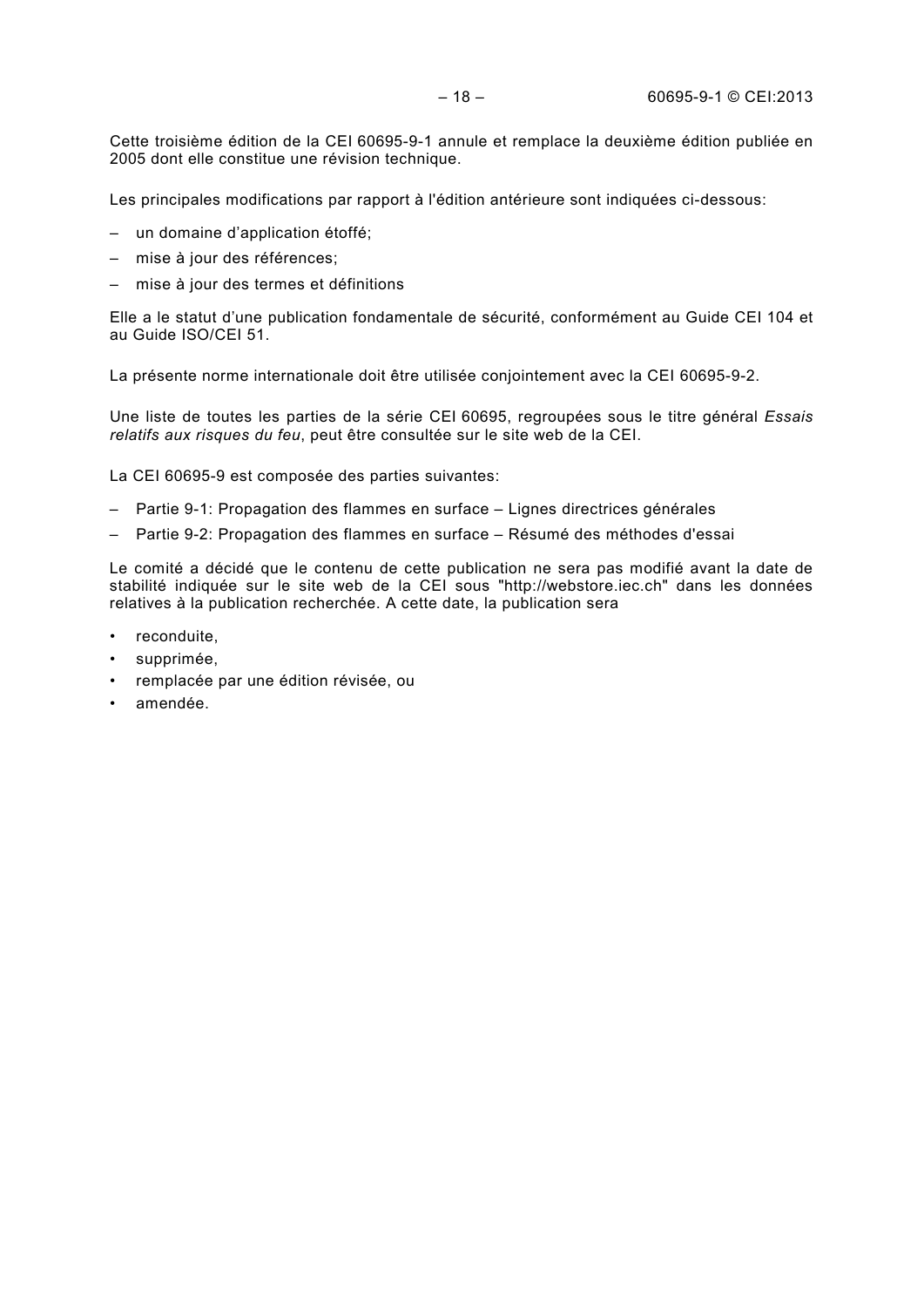## INTRODUCTION

Les feux sont à l'origine de risques pour la vie et le matériel, résultant de la formation de chaleur (risque thermique) et également d'effluents toxiques, d'effluents corrosifs et de fumée (risques non thermique). Le risque du feu augmente avec la surface d'allumage conduisant, dans certains cas, à un embrasement éclair et à un feu développé. Cela constitue un scénario typique des incendies d'immeuble.

La propagation de flammes en surface au-delà de la surface d'allumage est le résultat de la création d'un front de pyrolyse sur la surface du matériel, en avant du front de flammes, résultant de l'échauffement par la flamme et les sources externes de chaleur. Le front de pyrolyse est la limite entre le matériau pyrolysé et le matériau non pyrolysé sur la surface du matériau. Des vapeurs combustibles sont produites dans la région du matériau pyrolysé qui se mélangent avec l'air et qui prennent feu, créant ainsi le front de flammes.

La vitesse de propagation de flammes en surface est la distance parcourue par le front de flammes divisée par le temps nécessaire pour parcourir cette distance. La vitesse de propagation de flammes en surface dépend de la chaleur externe fournie et/ou de la flamme du matériau en train de brûler en avant de la zone d'incendie et de la facilité d'allumage. La facilité d'allumage dépend des valeurs minimales de la température d'allumage, de l'épaisseur, de la densité, de la chaleur spécifique et de la conductivité thermique du matériau. La chaleur fournie par la flamme dépend du débit thermique, de l'orientation de l'éprouvette, de la vitesse et de la direction de l'air, par rapport à la direction de propagation de flammes en surface. En général, les matériaux présentent l'un des types de propagation de flammes en surface suivants:

- a) non- propagation: il n'y a pas de propagation de la flamme au-delà de la zone d'allumage;
- b) décélération de la propagation: la propagation de la flamme s'arrête avant d'atteindre l'extrémité de la surface du matériau; et
- c) la flamme se propage au-delà de la zone d'allumage et finit par affecter la surface entière du matériau.

Les propriétés des matériaux qui sont utilisés pour décrire le comportement de la propagation de flammes en surface sont associées au préchauffage de la surface et à la pyrolyse, à la production de vapeurs, au mélange de vapeurs et d'air, à l'allumage, à la combustion de mélanges et à la production de chaleur et à des produits de combustion. Les retardateurs de flammes et les traitements de surface sont utilisés pour modifier le comportement de la propagation de flammes en surface. Les facteurs nécessaires à prendre en considération pour l'évaluation du comportement de la propagation de flammes en surface des matériaux sont:

- 1) le scénario feu (incluant de tels paramètres comme l'orientation de la surface, ventilation et la nature de la source d'allumage, etc.);
- 2) les techniques de mesure (voir 5.5); et
- 3) l'utilisation et l'interprétation des résultats obtenus (voir 6).